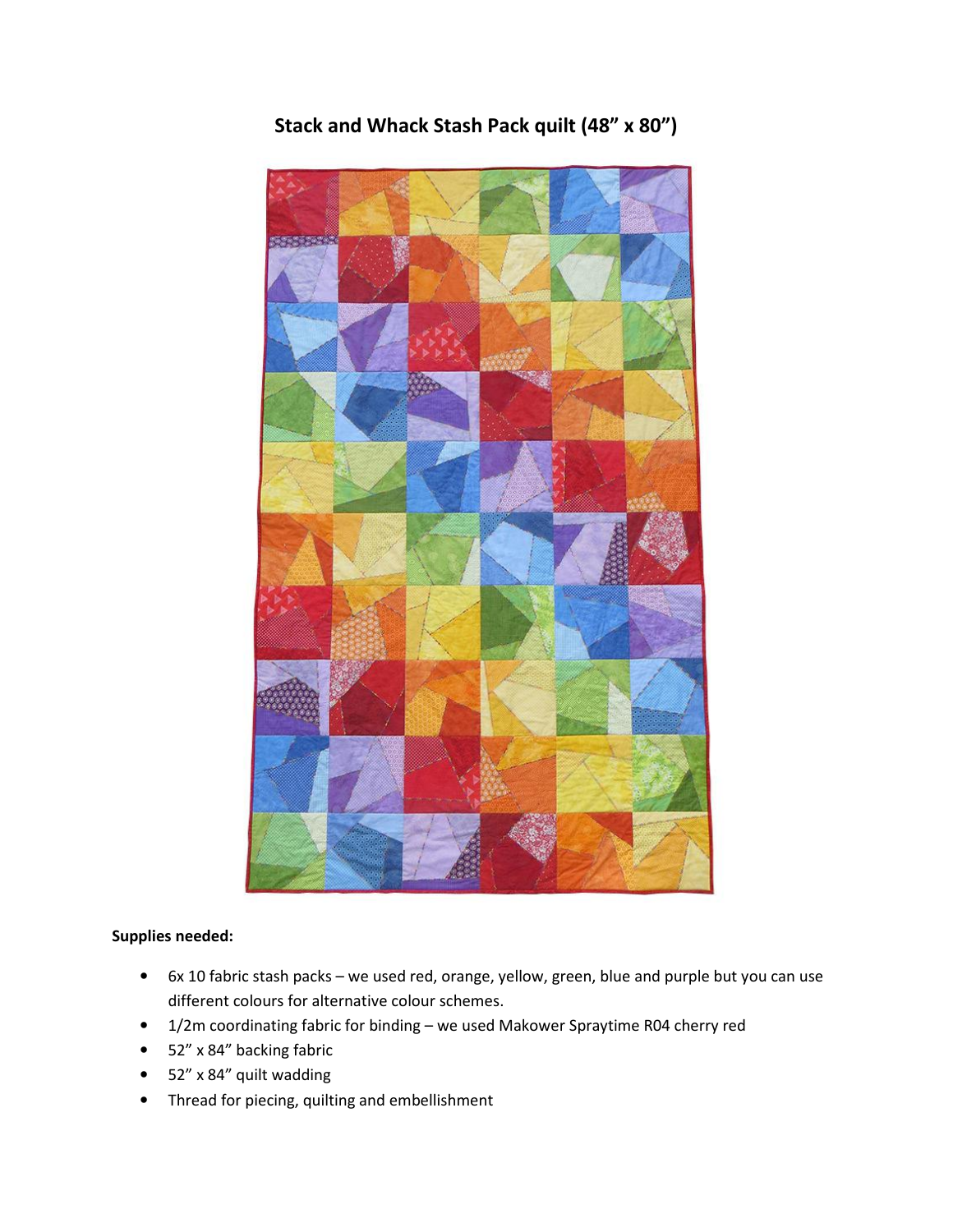## Quilt construction:

- 1. Press the squares from each stash pack and group into piles of 5 of the same colour, all right side up (2 piles per stash pack).
- 2. Cut the fabric randomly 4 times the number of cuts depends on the number of fabrics in the pile, always 1 less cut than the number of squares. This will leave you with 5 stacks of fabric (see figure 1).



Figure 1

- 3. The next step is to re-stack the fabric. Leave stack 1 alone. Take the top piece from stack 2 and place at the bottom of the stack.
- 4. Take the top two pieces from stack 3 and place at the bottom of stack 3.
- 5. Take the top three pieces from stack 4 and place at the bottom of stack 4.
- 6. Take the top four pieces from stack 5 and place at the bottom of stack 5. You should now have 5 stacks with the fabrics all in different orders, which will sew together to produce 5 different blocks (see figure 2).



Figure 2

- 7. Repeat this process for all 12 piles of fabric it is easier to do each pile after sewing the previous pile to prevent the pieces getting muddled. Do different cuts for each pile for a more varied look.
- 8. Sew the pieces together, pressing each seam as you go. You should end up with 60 blocks.